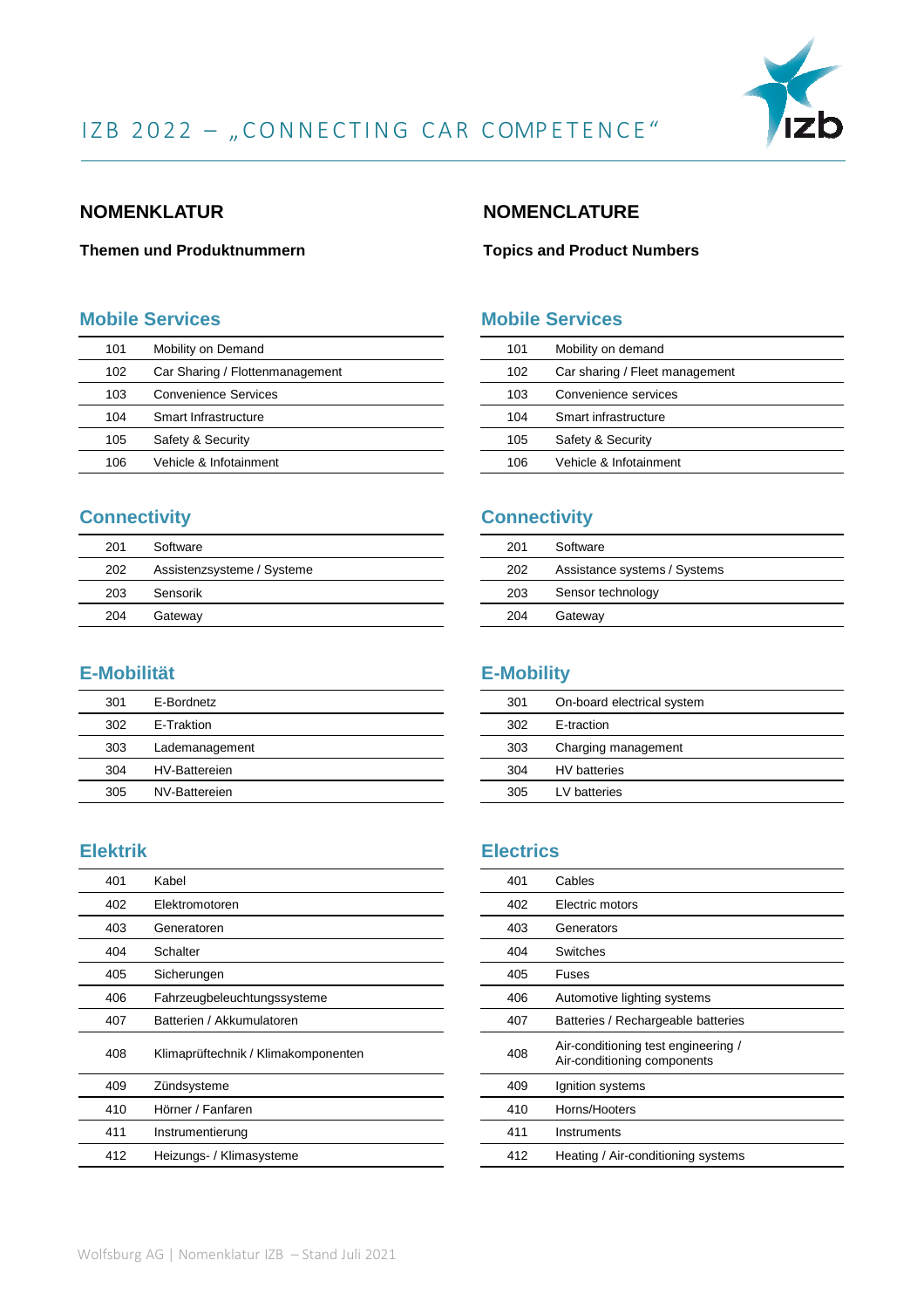

## IZB 2022 - NOMENKLATUR / NOMENCLATURE

#### **Elektronik**

| 501 | komplette Bordelektroniksysteme                       |
|-----|-------------------------------------------------------|
| 502 | elektronische Steuerungssysteme                       |
| 503 | Unterhaltungselektroniksysteme                        |
| 504 | Fahrerassistenzsysteme                                |
| 505 | Autotelefonsysteme                                    |
| 506 | Navigationssysteme                                    |
| 507 | Alarmanlagen                                          |
| 508 | Geschwindigkeitsregelanlagen                          |
| 509 | elektronische Komponenten für die<br>Instrumentierung |
| 510 | Befehls- und Meldegeräte                              |
| 511 | Datenträger                                           |
| 512 | sonstige elektronische Bauteile / Komponenten         |

#### **Mechatronik**

| 601 | komplette mechatronische Systeme |  |
|-----|----------------------------------|--|
| 602 | mechatronische Baugruppen        |  |

## **Verbindungs- und Fügetechnik**

| 701 | Verbindungselemente          |
|-----|------------------------------|
| 702 | Dichtungen                   |
| 703 | Scharniere                   |
| 704 | Magnete                      |
| 705 | Füge- / Verbindungsverfahren |

#### **Metall- und Leichtbau, Karosseriebau**

| 801 | Metallkomponenten               |
|-----|---------------------------------|
| 802 | Komplette Karosseriesysteme     |
| 803 | Oberflächentechnik              |
| 804 | Isolierungen                    |
| 805 | Hybrid aus Stahl und Kunststoff |

#### **Kunststoffe**

| 901 | Thermoplaste             |
|-----|--------------------------|
| 902 | Duroplaste               |
| 903 | Elastomere               |
| 904 | sonstige Kunststoffarten |

#### **Electronics**

| 501 | Complete on-board electronic systems    |
|-----|-----------------------------------------|
| 502 | Electronic control systems              |
| 503 | In-car entertainment electronic systems |
| 504 | Driver assistance systems               |
| 505 | In-car telephone systems                |
| 506 | Navigation systems                      |
| 507 | Alarm systems                           |
| 508 | Speed control systems                   |
| 509 | Electronic components for instruments   |
| 510 | Command and signal units                |
| 511 | Data storage devices                    |
| 512 | Other electronic parts/components       |
|     |                                         |

#### **Mechatronics**

| 601 | Complete mechatronic systems |
|-----|------------------------------|
| 602 | Mechatronic component groups |

## **Assembly and Joining Technology**

| 701 | Connecting elements         |
|-----|-----------------------------|
| 702 | Seals                       |
| 703 | Hinges                      |
| 704 | Magnets                     |
| 705 | Joining and bonding methods |

## **Metal and Lightweight Construction, Car Body Manufacturing**

| 801 | Metal components                   |
|-----|------------------------------------|
| 802 | Complete car body systems          |
| 803 | Surface engineering                |
| 804 | Insulation                         |
| 805 | Hybrid featuring steel and plastic |
|     |                                    |

#### **Plastics**

| 901 | Thermoplastics         |
|-----|------------------------|
| 902 | Thermosetting plastics |
| 903 | Elastomers             |
| 904 | Other types of plastic |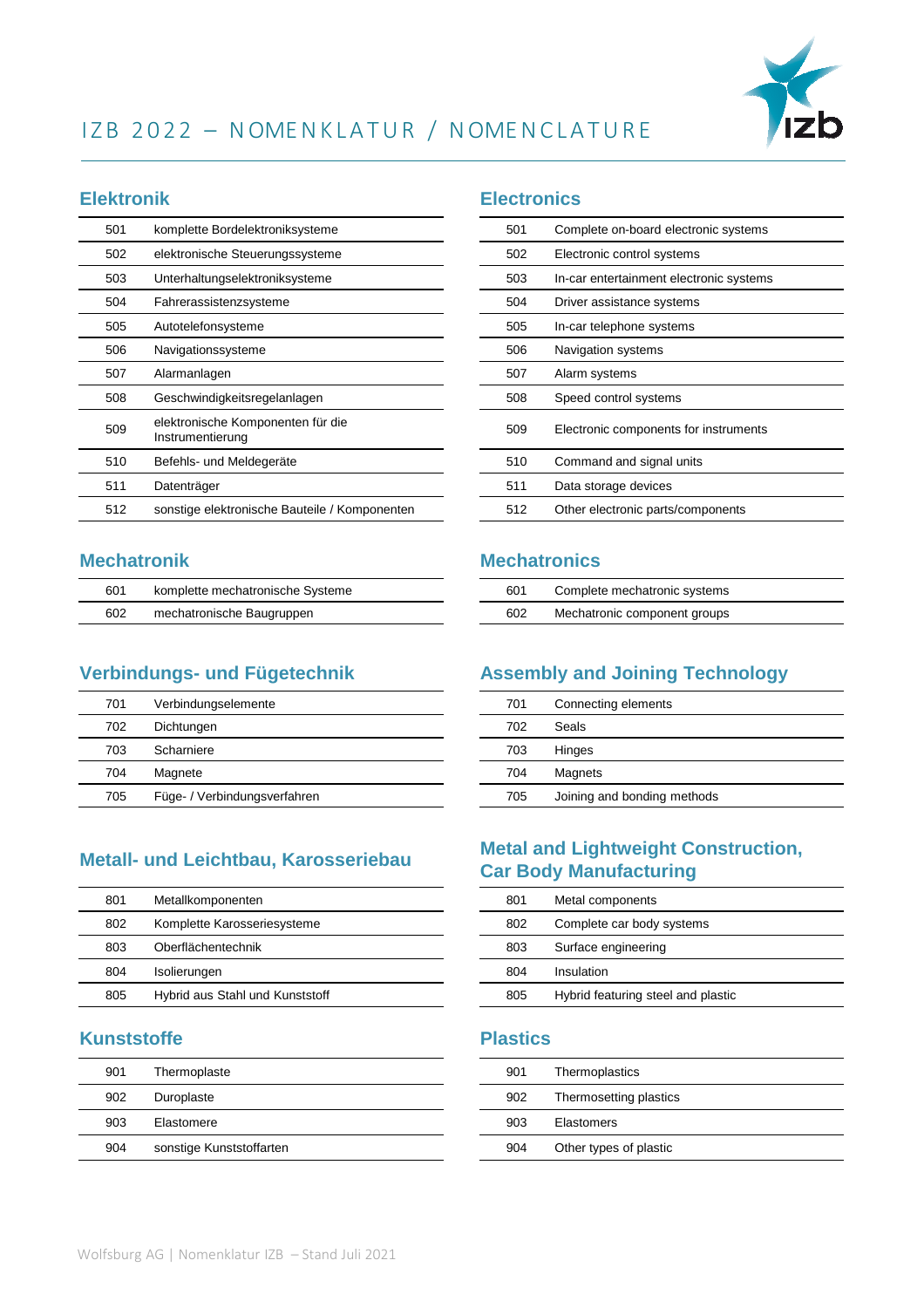

# IZB 2022 - "CONNECTING CAR COMPETENCE"

#### **Innenraum / Module**

| 1001 | Komplette Sitzsysteme                     |
|------|-------------------------------------------|
| 1002 | Armaturentafeln / Instrumententräger      |
| 1003 | Konsolen / Ablagen / Aufbewahrungssysteme |
| 1004 | Verkleidungen                             |
| 1005 | Schilder                                  |
| 1006 | Teppiche / Fußmatten                      |
| 1007 | Hebel / Pedale                            |
| 1008 | Komplette Rückhaltesysteme                |
| 1009 | Lenkräder                                 |

#### **Chemische Produkte**

| 1101 | Schmierstoffe, Öle                                    |
|------|-------------------------------------------------------|
| 1102 | Isolierstoffe, Dichtmittel                            |
| 1103 | Farben / Lacke                                        |
| 1104 | Glas                                                  |
| 1105 | Gummi                                                 |
| 1106 | Keramik                                               |
| 1107 | Verbundwerkstoffe                                     |
| 1108 | Textilien                                             |
| 1109 | Leder                                                 |
| 1110 | sonstige chemische Produkte                           |
| 1111 | sonstige Komponenten aus nachwachsenden<br>Rohstoffen |

#### **Fahrwerk**

| 1201 | Komplette Fahrwerke  |
|------|----------------------|
| 1202 | Achsen               |
| 1203 | Lenkung              |
| 1204 | Aufhängungen         |
| 1205 | Räder / Bremsanlagen |
| 1206 | Abgassysteme         |

## **Aggregate / Antriebssteuerung**

| 1301 | Komplette Getriebe                       |
|------|------------------------------------------|
| 1302 | Komplette Kupplungssysteme               |
| 1303 | Komplette Differentialgetriebe           |
| 1304 | Gelenke und Wellen                       |
| 1305 | Komplette Motoren                        |
| 1306 | Ventiltrieb                              |
| 1307 | Kraftstoffversorgung                     |
| 1308 | Kühlung                                  |
| 1309 | Hebel / Pedale                           |
| 1310 | sonstige Aggregate / Antriebssteuerungen |

## **Vehicle Interiors | Modules**

| 1001 | Complete seat systems                      |
|------|--------------------------------------------|
| 1002 | Dashboards and instrument panels           |
| 1003 | Consoles, storage compartments and systems |
| 1004 | Cover panels and linings                   |
| 1005 | Plates                                     |
| 1006 | Carpets and car mats                       |
| 1007 | Levers and pedals                          |
| 1008 | Complete restraint systems                 |
| 1009 | Steering wheels                            |
|      |                                            |

#### **Chemical Products**

| 1101 | Lubricants and oils                            |
|------|------------------------------------------------|
| 1102 | Insulating material and sealants               |
| 1103 | Paints and varnishes                           |
| 1104 | Glass                                          |
| 1105 | Rubber                                         |
| 1106 | Ceramics                                       |
| 1107 | Composite materials                            |
| 1108 | <b>Textiles</b>                                |
| 1109 | Leather                                        |
| 1110 | Other chemical products                        |
| 1111 | Other components made from renewable resources |

#### **Chassis**

| 1201 | Complete gearboxes          |
|------|-----------------------------|
| 1202 | Complete clutch systems     |
| 1203 | Complete differential gears |
| 1204 | Joints and shafts           |
| 1205 | Complete engines            |
| 1206 | Valve train                 |

#### **Assemblies / Drive Control**

| 1301 | Complete gearboxes                         |
|------|--------------------------------------------|
| 1302 | Complete clutch systems                    |
| 1303 | Complete differential gears                |
| 1304 | Joints and shafts                          |
| 1305 | Complete engines                           |
| 1306 | Valve train                                |
| 1307 | Fuel supply                                |
| 1308 | Cooling                                    |
| 1309 | Levers and pedals                          |
| 1310 | Other assemblies and drive control systems |

Wolfsburg AG | Nomenklatur IZB – Stand Juli 2021